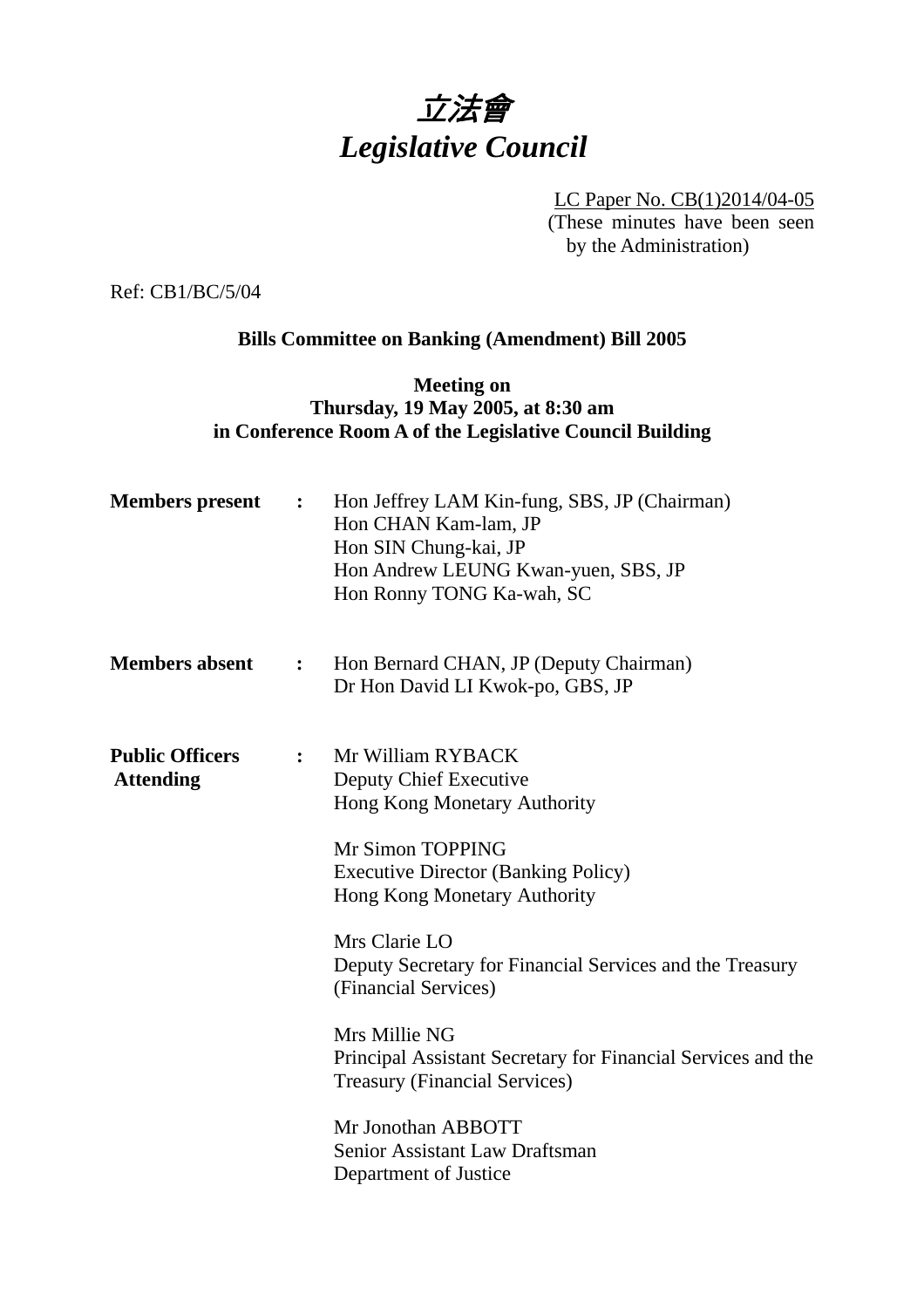|                                             | Mr Sunny CHAN<br><b>Senior Government Counsel</b><br>Department of Justice |
|---------------------------------------------|----------------------------------------------------------------------------|
| <b>Clerk in attendance : Mr Andy LAU</b>    | Chief Council Secretary (1)2                                               |
| <b>Staff in attendance : Mr KAU Kin-wah</b> | Assistant Legal Adviser 6                                                  |
|                                             | Ms Anita SIT<br>Senior Council Secretary (1)9                              |

## Action

| I            | Confirmation of minutes and matters arising<br>(LC Paper No. CB(1)1508/04-05 | - Minutes of meeting held on 27 April<br>2005)                                                                                                                   |  |  |
|--------------|------------------------------------------------------------------------------|------------------------------------------------------------------------------------------------------------------------------------------------------------------|--|--|
|              | The minutes of the meeting held on 27 April 2005 were confirmed.             |                                                                                                                                                                  |  |  |
| $\mathbf{I}$ | <b>Meeting with the Administration</b>                                       |                                                                                                                                                                  |  |  |
|              | (LC Paper No. $CB(1)1545/04-05(01)$ )                                        | - List of issues requiring follow-up<br>actions by the Administration<br>(position as at $17$ May $2005$ )<br>prepared by the Secretariat                        |  |  |
|              | LC Paper No. $CB(1)1545/04-05(02)$                                           | Information paper on "Proposal of<br>$\sim$<br>Establishing a New Appeals<br>Mechanism under the<br>Bill"<br>provided by the Administration                      |  |  |
|              | LC Paper No. $CB(1)1545/04-05(03)$                                           | Information paper on "Proposed<br>$\sim$<br>Amendments Relating to Liability<br>Managers of Authorized<br>of<br>Institutions" provided by the<br>Administration) |  |  |
|              | $-$ the Bill;                                                                |                                                                                                                                                                  |  |  |
|              | — Marked-up copy of the Bill (LC Paper No. $CB(1)1373/04-05(01)$ ).          |                                                                                                                                                                  |  |  |

2. The Bills Committee deliberated (index of proceedings attached at **Annex A**).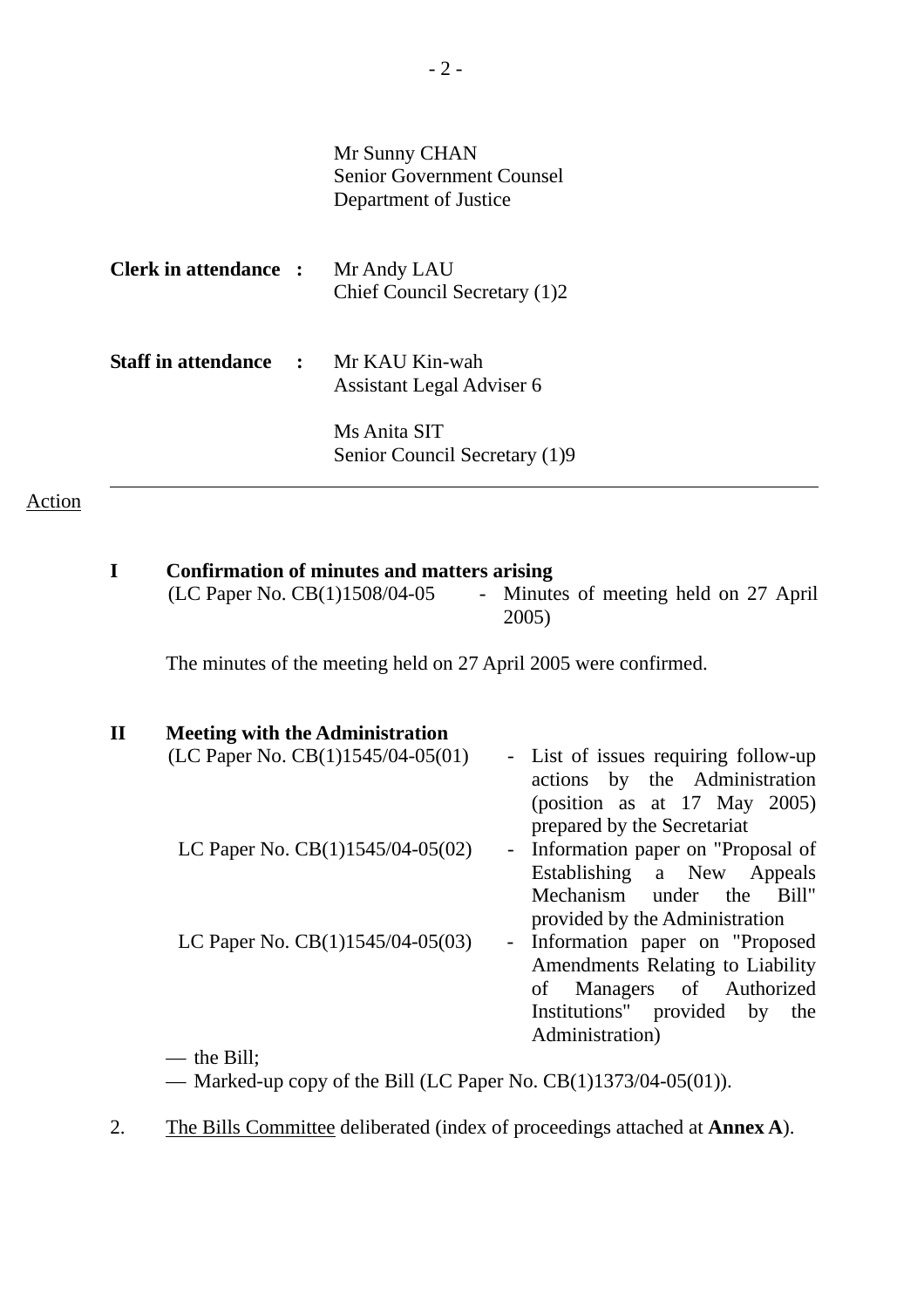3. Regarding members' suggestion made at the last meeting that a new appeals mechanism should be established to handle the appeals pertinent to the exercise of powers conferred on the Monetary Authority (MA) by the proposed amendments under the Bill, the Bills Committee noted the Administration's position that in view of the technical nature of appeals under the rules to be prescribed under proposed section 98A, the Administration was prepared to pursue the proposal of establishing a tribunal that would review certain decisions of MA under the Capital Rules (the tribunal proposal).

4. The Hong Kong Monetary Authority (HKMA) advised that in its preliminary consultation with the banking industry on the tribunal proposal, certain issues had been raised including whether the hearings of the tribunal should be held in public or in camera, whether the tribunal's determinations could override the directions of MA, who should bear the costs for the operation of the tribunal, etc. HKMA found that it might need more time to examine relevant legal issues and to conduct a full consultation with the industry on the tribunal proposal. Whilst HKMA would proceed earnestly with the tribunal proposal, it might not be able to complete the work on the tribunal proposal within the present time frame of the Bill (i.e. within the current legislative session).

5. With regard to the time frame of the Bill, HKMA explained that major international banking groups were expected to implement Basell II globally with effect from 1 January 2007, in accordance with the timetable set by the Basel Committee on Banking Supevision (BCBS). Those banks with a presence in Hong Kong would naturally expect to be able to use the Basel II approaches in their operations in Hong Kong. It was therefore important that Hong Kong implement Basel II at the same time as the BCBS members. It was also important to allow some time for banks to get themselves prepared, such as making necessary changes to their systems, for implementation of Basel II. To this end, it was preferable to have the Capital Rules in place in the first half of 2006. The Capital Rules, as proposed in the Bill, would be subsidiary legislation subject to negative vetting of the Legislative Council, and HKMA would consult the banking industry in the course of drafting the Capital Rules. The enactment of the Bill would provide certainty on the legal framework for adopting the revised capital standards based on which the Capital Rules were to be drafted. If the Bill could not be enacted within the current legislative session, the work on the Capital Rules would be deferred correspondingly.

6. Mr SIN Chung-kai reiterated his view that the existing appeals mechanism whereby appeals against MA's decisions were to be made to the Chief Executive in Council was not a practicable one, and he believed this was the main reason that the appeals mechanism had not been used by authorized institutions (AIs) in the past 10 years or so. He considered that the proposed tribunal to review certain decisions of MA made under the Capital Rules should be in place before or at the same time as the implementation of Basel II in Hong Kong. He therefore suggested that if the tribunal proposal could not be taken on board in the context of the current Bill, the Administration should introduce the relevant legislative proposal together with the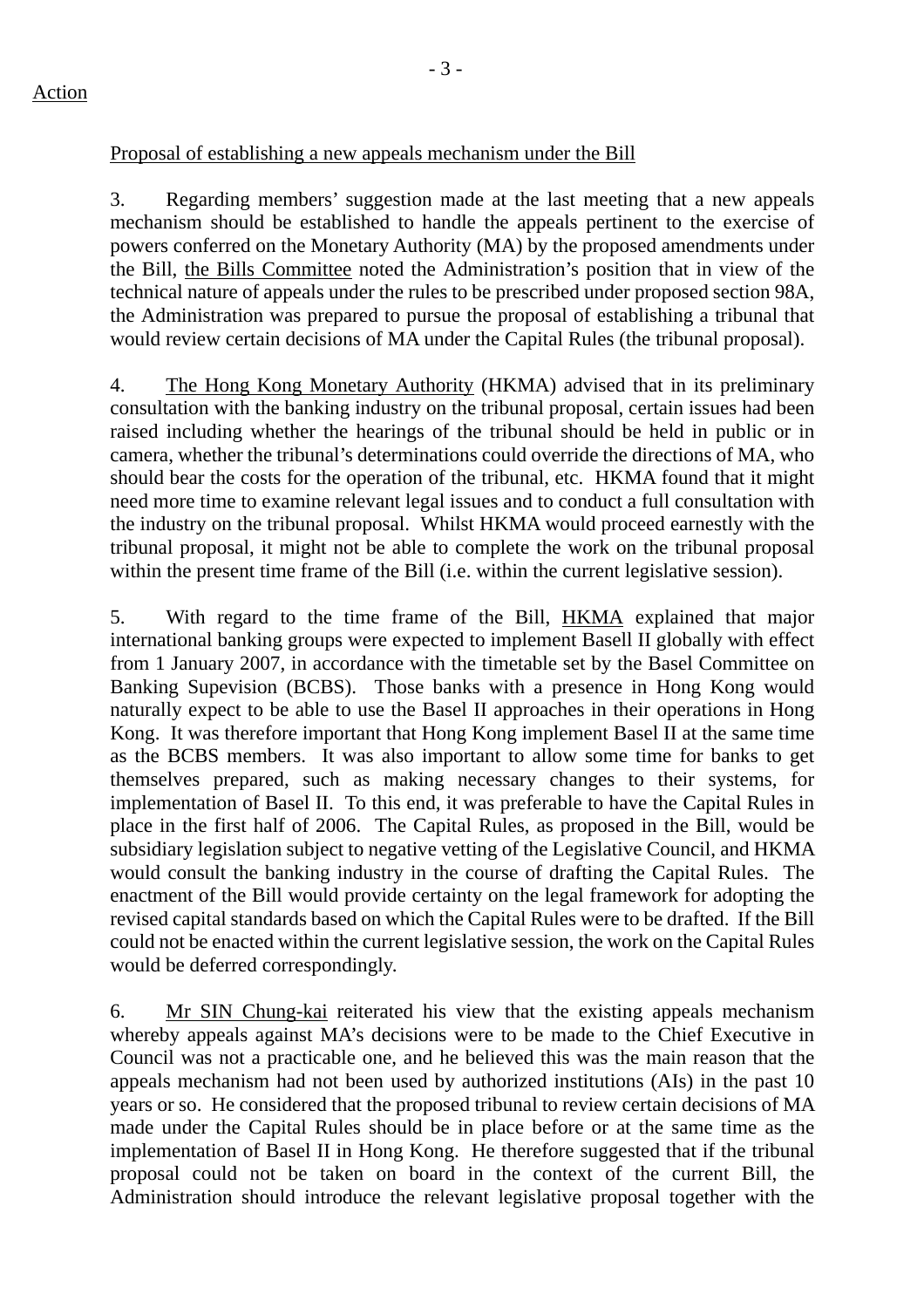subsidiary legislation to provide for the commencement of operation of the provisions pertinent to Basel II.

7. Mr Ronny TONG opined that as the present proposal was simply to establish an independent tribunal to replace the Chief Executive in Council as the body to handle appeals, and members did not propose vigorous changes to the procedures and practices of the existing appeals mechanism, it might not be difficult to resolve the issues raised on the new appeals mechanism as mentioned by HKMA. Mr TONG also questioned the need to rush through the current Bill given that Basel II would not be implemented until January 2007. On HKMA's concern that the certainty about the legal framework provided for in the Bill was a pre-requisite for the drafting of the Capital Rules, he considered that as soon as the Bills Committee had come to a view that it was in principle supportive of the proposed provisions empowering MA to make Capital Rules and the rules regarding the disclosure of information by AIs, HKMA could proceed with the rules drafting work without awaiting the enactment of the Bill.

8. HKMA clarified that it was still HKMA's intention to complete the consultation on the tribunal proposal and put up the relevant draft Committee Stage Amendments (CSAs) to the Bills Committee for consideration. However, it had to draw members' attention to the fact that certain issues had been raised by the banking industry and thus HKMA might need more time to complete a full consultation with the industry and to examine the relevant legal issues. Since it was important for the Bill to be enacted as soon as possible to provide the necessary framework for the rules drafting work, HKMA would like to seek members' agreement that if necessary, the tribunal proposal be incorporated into the next Banking (Amendment) Bill, which might be introduced into the Legislative Council in one to two years' time, and thus it might still be possible to put in place the tribunal before or at the same time as the implementation of Basel II in January 2007.

9. Mr CHAN Kam-lam considered that the tribunal proposal could be dealt with separately from the Bill. As the new appeals mechanism might have wide and long term implications on the industry, it was necessary to thoroughly examine the relevant issues and to conduct a thorough consultation with the industry on the proposal.

10. The Chairman concluded that the Bills Committee was supportive of the proposal in principle and the Administration and HKMA should put up the details of the proposal to the Legislative Council as soon as possible.

### Clause 2 – Section substituted

*Proposed section 60A – Disclosure to the general public of information relating to financial affairs* 

11. Referring to proposed section 60A(4), Mr Ronny TONG questioned the appropriateness of the provision as based on the current drafting, even for a minor technical breach by an AI of any requirement applicable to it contained in rules made under proposed section 60A(1), every director, every chief executive and every manager of the AI would commit an offence and would thus be subject to criminal prosecution.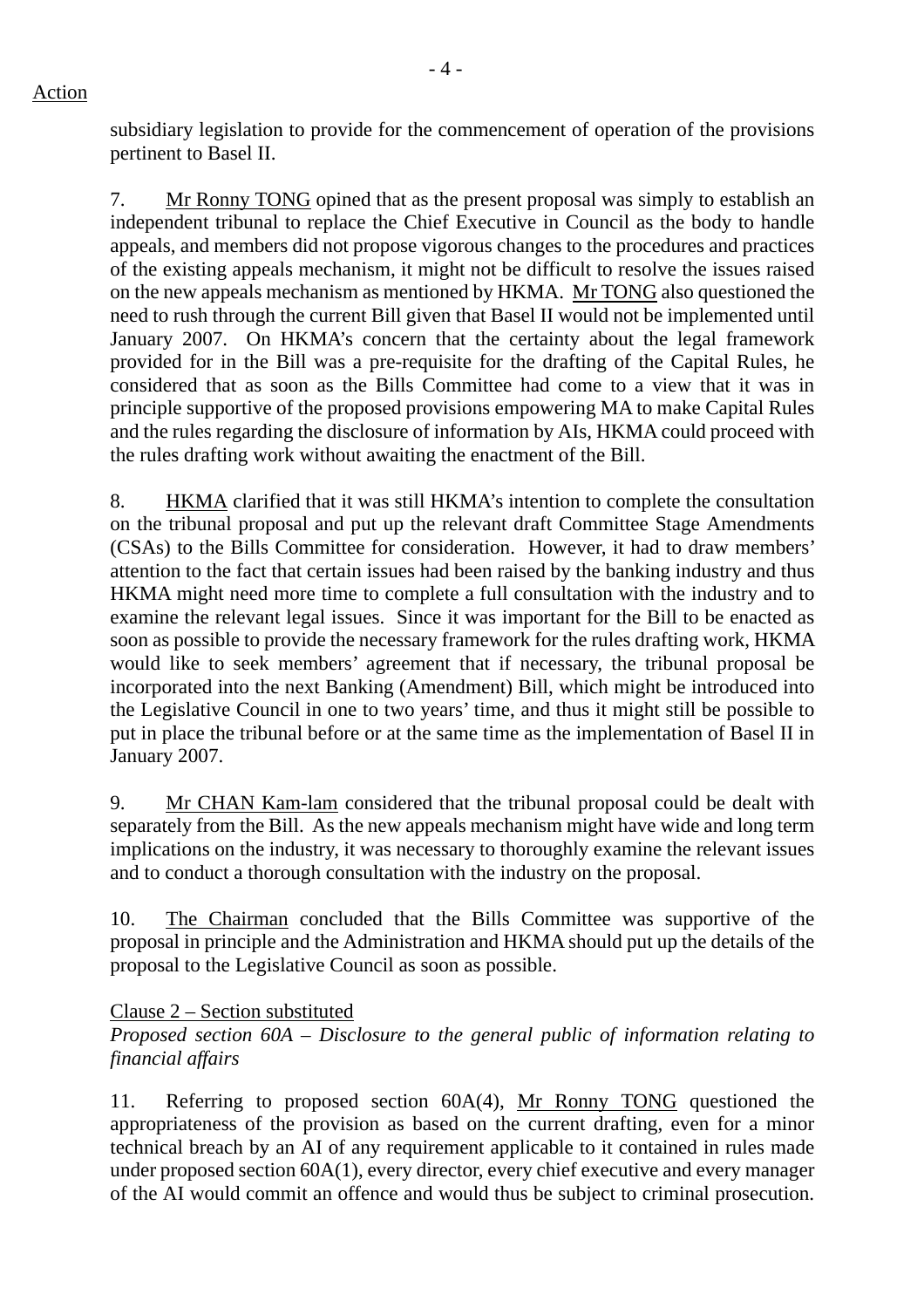- 5 -

In reply to his enquiry about the actions MA would probably take in the case of a breach of the rules made under proposed section 60A(1), HKMA advised that in the BO, apart from criminal prosecution, there were a full range of alternative actions that MA could take in respect of a contravention of a provision of BO on the part of an AI. As the primary regulatory objective of MA was to ensure stability of the banking system, MA's primary concern was to address the relevant problem arisen in the first place. To this end, MA would probably use moral suasion in the first instance and this could be reinforced by exercising the power under section 52 of the BO. Proposed section 60A(4) imposed a strict liability on certain personnel of AIs and there were other similar provisions existed in the BO. Depending on the circumstances of the case, criminal prosecution against the personnel of the AI concerned might not be initiated, but this was a matter for the Department of Justice, not the HKMA.

12. Taking note of HKMA's advice that there were a range of alternative actions that MA might take in respect of a breach of a provision in the BO, Mr Ronny TONG considered that the current drafting of proposed section 60A(4) might not be appropriate and it might be preferable or necessary to qualify the proposed provision to reflect the actual regulatory practice of MA. To assist members to further deliberate the matter, ALA6 was requested to provide a paper on what MA might, apart from criminal prosecution, do in respect of non-compliance with the provisions of the BO.

(*Post-meeting note*: English version of the paper on "Powers exercisable by the Monetary Authority in respect of non-compliance with the provisions of the Banking Ordinance on the part of authorized institutions" prepared by Legal Service Division of the Legislative Council Secretariat (LC Paper No. LS70/04-05) was issued on 23 May 2005.)

## **III Any other business**

Date of next two meetings

13. The Bills Committee agreed that in addition to the meeting scheduled for 2 June 2005, at 8:30 am, an additional meeting should be held on 24 May 2005 at 4:30 pm.

14. The Bills Committee noted that the Hong Kong Association of Banks and the Hong Kong Institute of Certified Public Accountants had requested that the deadline for their submission of views be extended to 23 May 2005.

15. There being no other business, the meeting ended at 10:30 am.

Council Business Division 1 Legislative Council Secretariat 8 July 2005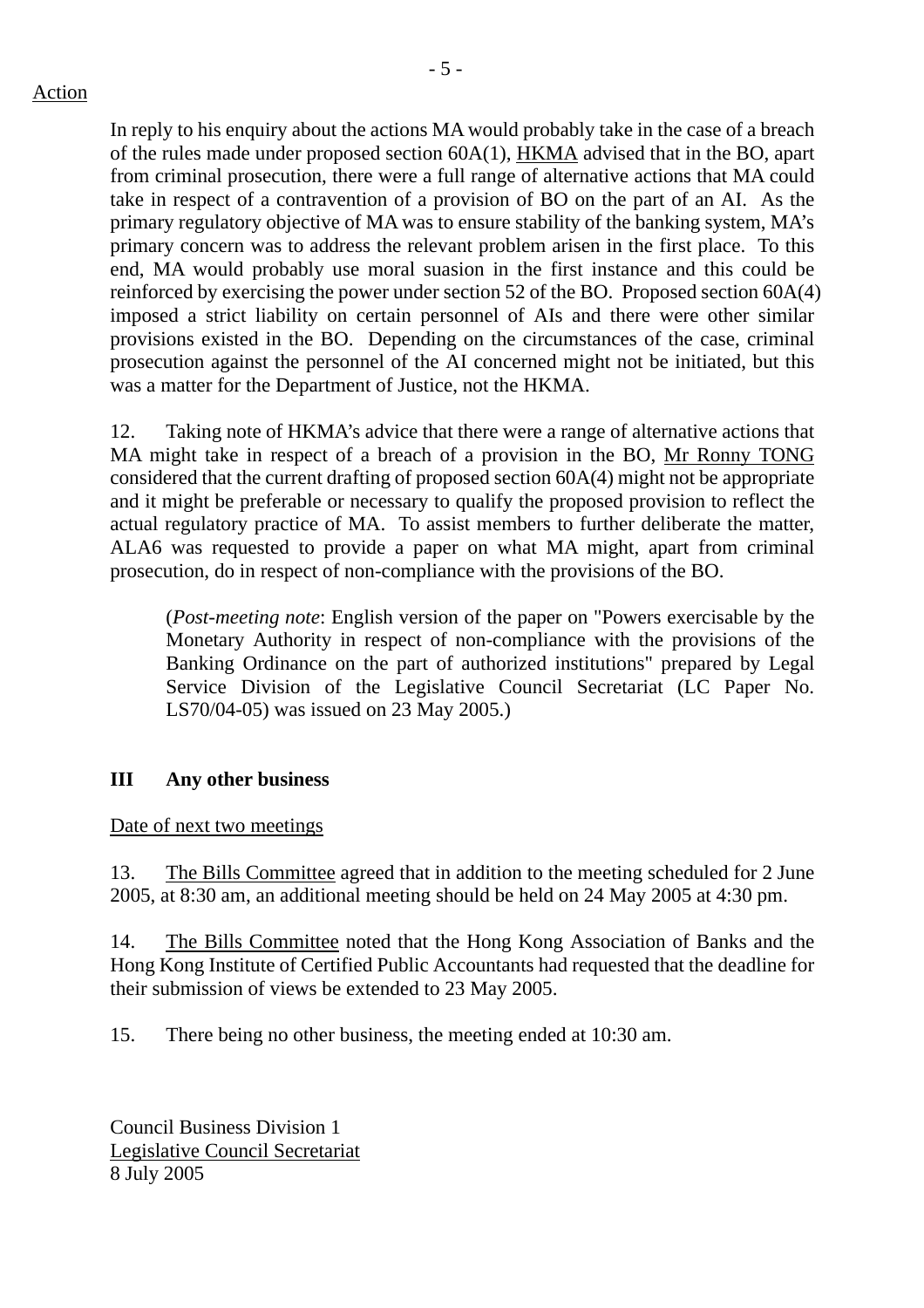#### **Proceedings of the meeting of Bills Committee on Banking (Amendment) Bill 2005 Thursday, 19 May 2005, at 8:30 am in Conference Room A of the Legislative Council Building**

| <b>Time</b><br>marker                                       | <b>Speaker</b>                                   | Subject(s)                                                                                                                                                                                                                                                                                                                                                          | <b>Action</b><br>required |  |  |
|-------------------------------------------------------------|--------------------------------------------------|---------------------------------------------------------------------------------------------------------------------------------------------------------------------------------------------------------------------------------------------------------------------------------------------------------------------------------------------------------------------|---------------------------|--|--|
|                                                             |                                                  |                                                                                                                                                                                                                                                                                                                                                                     |                           |  |  |
| Agenda Item I - Confirmation of minutes and matters arising |                                                  |                                                                                                                                                                                                                                                                                                                                                                     |                           |  |  |
| $001232 -$<br>001544                                        | Chairman                                         | Confirmation of minutes of the meeting held<br>on 27 April 2005<br>(LC Paper No. CB(1)1508/04-05)                                                                                                                                                                                                                                                                   |                           |  |  |
|                                                             | Agenda Item II - Meeting with the Administration |                                                                                                                                                                                                                                                                                                                                                                     |                           |  |  |
| $001545 -$<br>002085                                        | Administration<br><b>HKMA</b>                    | Briefing by the Administration on the<br>$\blacksquare$<br>information<br>"Proposal"<br>papers<br>on<br>of<br>Establishing a New Appeals Mechanism<br>Bill"<br>the<br>Paper<br>under<br>(LC)<br>No.<br>$CB(1)1545/03-04-05(02))$ and "Proposed<br>Amendments Relating to Liability of<br>Managers of Authorized Institutions" (LC<br>Paper No. CB(1)1545/04-05(03)) |                           |  |  |
|                                                             |                                                  | HKMA's explanation on the need for more<br>$\overline{\phantom{a}}$<br>time to conduct a full consultation on the<br>tribunal proposal and to consider relevant<br>legal issues                                                                                                                                                                                     |                           |  |  |
| $002086 -$<br>002485                                        | Mr SIN Chung-kai<br><b>HKMA</b>                  | Mr SIN's enquiry about the timing and the<br>scope of the tribunal proposal should it not<br>be pursued in the context of this Bill and<br>HKMA's response                                                                                                                                                                                                          |                           |  |  |
| $002486 -$<br>003350                                        | Mr Ronny TONG<br><b>HKMA</b>                     | Mr TONG's view on the suggestion that the<br>$\overline{\phantom{a}}$<br>tribunal proposal be pursued separately<br>from the Bill                                                                                                                                                                                                                                   |                           |  |  |
|                                                             |                                                  | Mr TONG's enquiry about the timetable for<br>the work including the enactment of the Bill<br>and the relevant rules for implementation of<br>Basel II in January 2007 and HKMA's<br>advice                                                                                                                                                                          |                           |  |  |
|                                                             |                                                  | Mr TONG's enquiry about the number of<br>$\overline{\phantom{a}}$<br>appeal cases under the BO handled by the<br>Chief Executive in Council in the past 10<br>years and HKMA's advice that there was<br>none                                                                                                                                                        |                           |  |  |
|                                                             |                                                  | HKMA's explanation on the need to enact<br>$\overline{\phantom{a}}$<br>the Bill as soon as possible, preferably<br>within this legislative session                                                                                                                                                                                                                  |                           |  |  |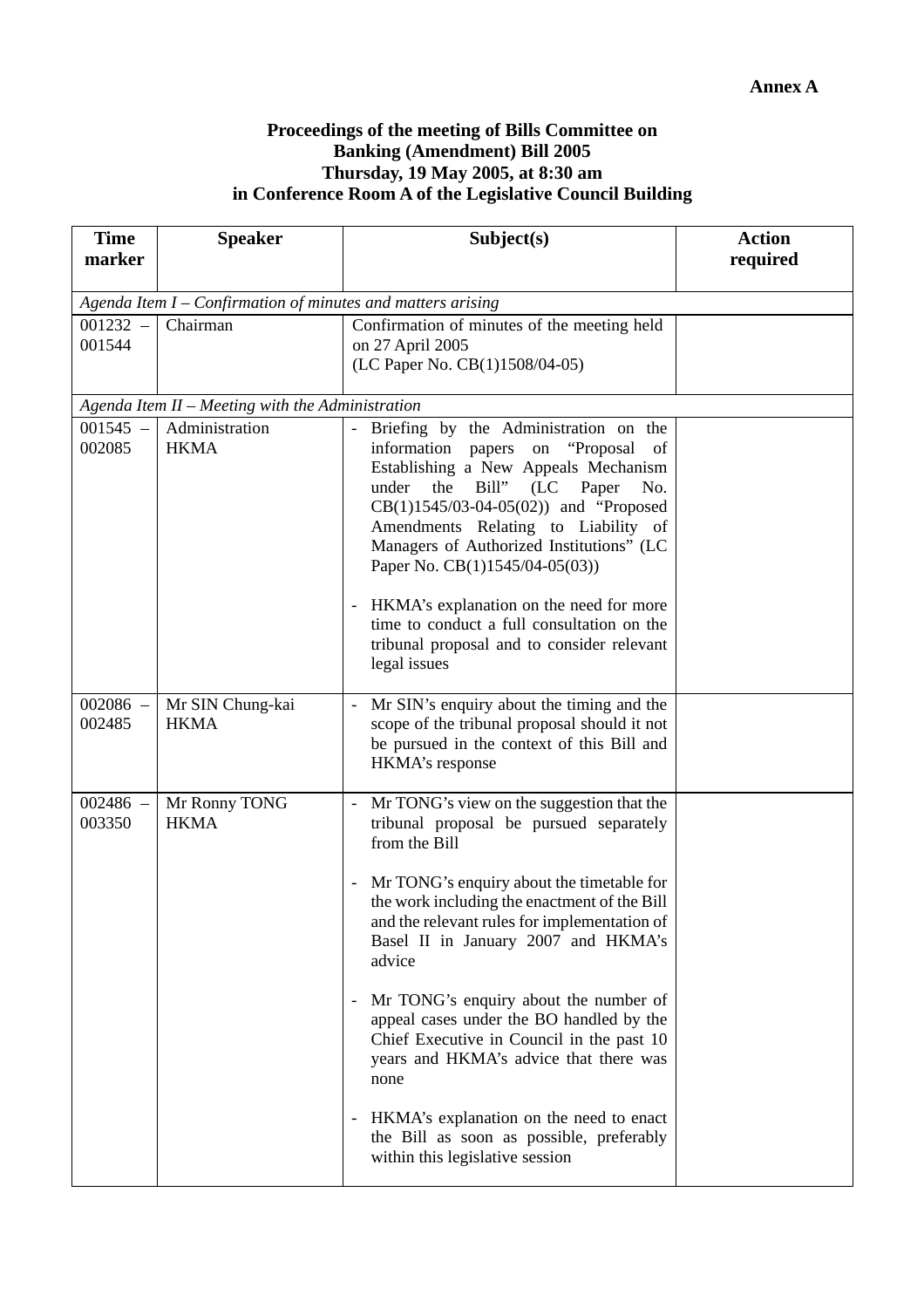| <b>Time</b><br>marker | <b>Speaker</b>                                                                                    | Subject(s)                                                                                                                                                                                                                                                                                                                                                                                                                                                                                                                                                                                     | <b>Action</b><br>required |
|-----------------------|---------------------------------------------------------------------------------------------------|------------------------------------------------------------------------------------------------------------------------------------------------------------------------------------------------------------------------------------------------------------------------------------------------------------------------------------------------------------------------------------------------------------------------------------------------------------------------------------------------------------------------------------------------------------------------------------------------|---------------------------|
| $003351 -$<br>004766  | Chairman<br>Mr SIN Chung-kai<br>Mr Ronny TONG<br>Mr CHAN Kam-lam<br><b>HKMA</b><br>Administration | Further discussion on whether the tribunal<br>proposal should be dealt with separately<br>from the Bill if the consultation and other<br>relevant work on the proposal could not be<br>completed within the current time frame of<br>the Bill                                                                                                                                                                                                                                                                                                                                                  |                           |
| $004767 -$<br>005141  | <b>HKMA</b><br>Mr SIN Chung-kai<br>Admin                                                          | Clause-by-Clause examination of the Bill<br>Members' agreement to scrutinize the<br>English version of the Bill first and ALA6<br>to follow up with the Administration on the<br>drafting aspects of the Chinese version of<br>the Bill<br>Clause $1$ – Short title and commencement<br>Subsection (2)                                                                                                                                                                                                                                                                                         |                           |
|                       |                                                                                                   | The Administration's confirmation that the<br>gazette notice in respect of the day on<br>which the future Amendment Ordinance<br>shall come into operation would be<br>subsidiary legislation subject to negative<br>vetting of the Legislative Council<br>The Administration's advice that the<br>provisions in the future Amendment<br>Ordinance might not come into operation in<br>one-go but in phases taking into account<br>relevant factors including the timetable set<br>by the Basel Committee on Banking<br>Supervision for implementation of the<br>various elements of Basel II. |                           |
| $005142 -$<br>005968  | <b>HKMA</b><br>ALA6<br>Administration<br>Mr SIN Chung-kai<br>Chairman                             | Clause $2$ – Section substituted<br>ALA6's advice that proposed sections 60A<br>and 98A were general empowering<br>provisions in that the rules to be made<br>under these sections would not be confined<br>to matters pertinent to the implementation<br>of Basel II.<br>Interpretation of "manager" in the BO<br>$\overline{\phantom{a}}$                                                                                                                                                                                                                                                    |                           |
| $005969 -$<br>011359  | Admin<br><b>HKMA</b><br>Mr CHAN Kam-lam<br>Mr Ronny TONG<br>Mr SIN Chung-kai<br>ALA6              | $Clause 3 - Capital adequacy ratio$<br>Clause 4 – Section added<br>In reply to Mr SIN's enquiry regarding<br>$\blacksquare$<br>proposed section 98A(3), HKMA's advice<br>that the intention was to establish an<br>internal procedure for handling requests for<br>review of MA's decisions. Before invoking<br>the formal appeal procedure, an aggrieved<br>person might apply to the Monetary                                                                                                                                                                                                |                           |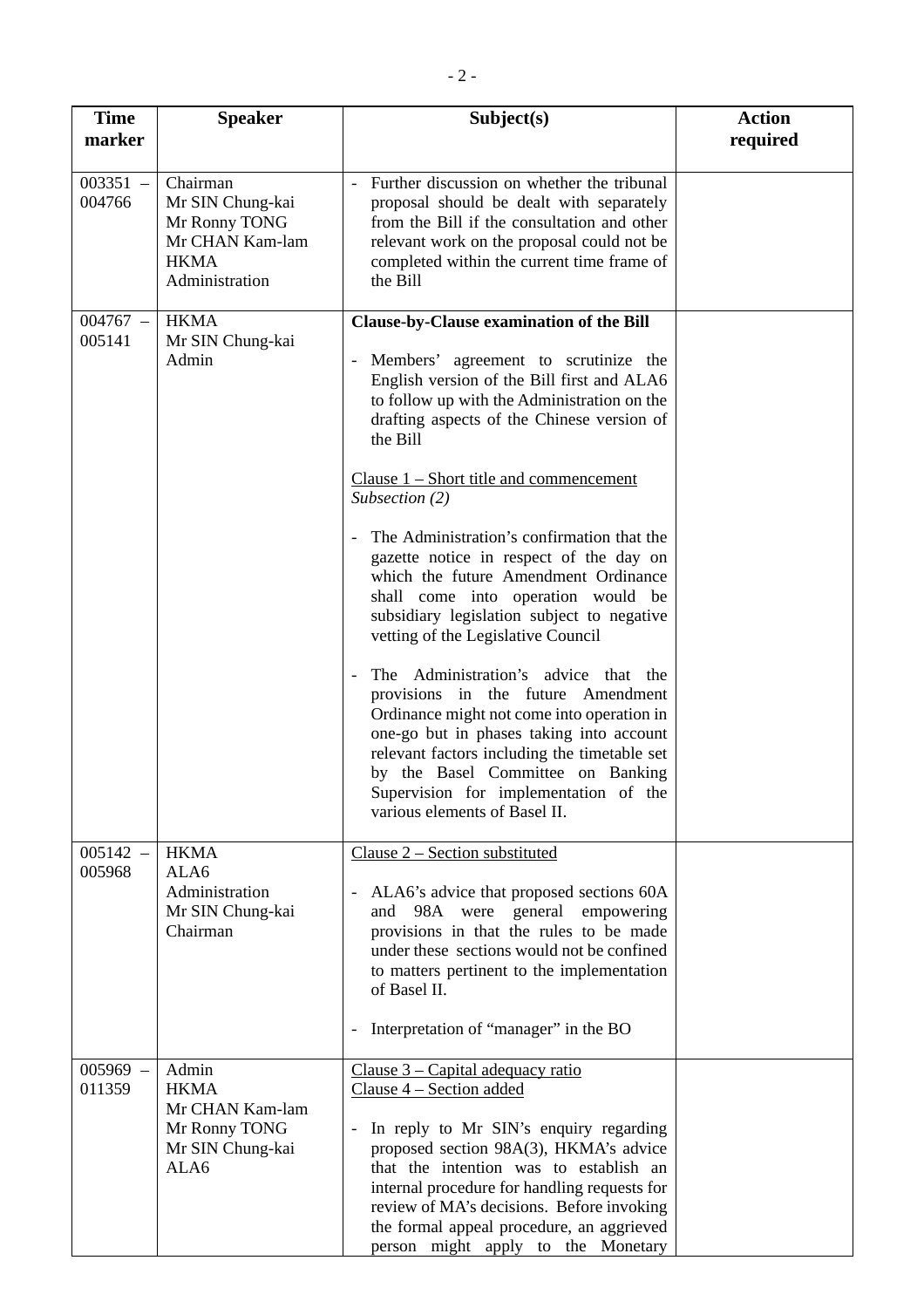| <b>Time</b><br>marker | <b>Speaker</b>                                                     | Subject(s)                                                                                                                                                                                                                                                                                                                                                                                                                                                                                                                                                                                                                                                                                                                                                                                                   | <b>Action</b><br>required                |
|-----------------------|--------------------------------------------------------------------|--------------------------------------------------------------------------------------------------------------------------------------------------------------------------------------------------------------------------------------------------------------------------------------------------------------------------------------------------------------------------------------------------------------------------------------------------------------------------------------------------------------------------------------------------------------------------------------------------------------------------------------------------------------------------------------------------------------------------------------------------------------------------------------------------------------|------------------------------------------|
|                       |                                                                    | Authority to review a decision made by MA<br>under the Capital Rules. On receipt of such<br>a request, a review committee constituted<br>by officials in HKMA who were not<br>directly involved in making the decision in<br>question would be formed to review the<br>decision. This procedure was in line with<br>the normal approach adopted currently by<br>MA for resolving matters with the banking<br>industry. Hence, proposed section 98A(3)<br>would formalize the existing informal<br>procedure.                                                                                                                                                                                                                                                                                                 |                                          |
|                       |                                                                    | In reply to Mr TONG's enquiries, HKMA's<br>advice that the existing provisions in BO<br>did<br>not empower MA to<br>disclose<br>information to the general public on<br>whether it was making any investigation in<br>respect of an AI and other details of the<br>investigation. However, if a complaint was<br>made to the MA regarding the merit or<br>otherwise of a decision of MA, MA could<br>disclose the information so long as the<br>information did not include details with<br>reference to particular AI(s).                                                                                                                                                                                                                                                                                   |                                          |
| $011400 -$<br>013442  | Mr Ronny TONG<br><b>HKMA</b><br>ALA6<br>Administration<br>Chairman | Clause 2 – Section substituted<br>The effect of proposed section $60A(4)$ and<br>the appropriateness of the current drafting<br>of the provision                                                                                                                                                                                                                                                                                                                                                                                                                                                                                                                                                                                                                                                             | ALA6 to provide a<br>paper on the matter |
| $013443 -$<br>014255  | Mr SIN Chung-kai<br><b>HKMA</b><br>ALA6<br>Administration          | Existing section $98(3)$<br>In reply to Mr SIN's enquiry,<br>the<br>Administration's confirmation that the<br>proposed amendment to section 98(1)<br>would not in any way change the power of<br>the Financial Secretary under existing<br>section $98(3)$ to vary the percentage<br>specified in section $98(1)$ which was 8 per<br>cent at present. The proposed amendment<br>to section $98(1)$ would only change the way<br>as to how the 8 per cent should be<br>calculated.<br>Mr SIN's query on the appropriateness of<br>empowering the Financial Secretary to<br>amend a provision in the principal<br>ordinance<br>by<br>of<br>subsidiary<br>means<br>legislation<br>HKMA's explanation on the historical<br>background for existing section 98(3), the<br>circumstances under which the Financial |                                          |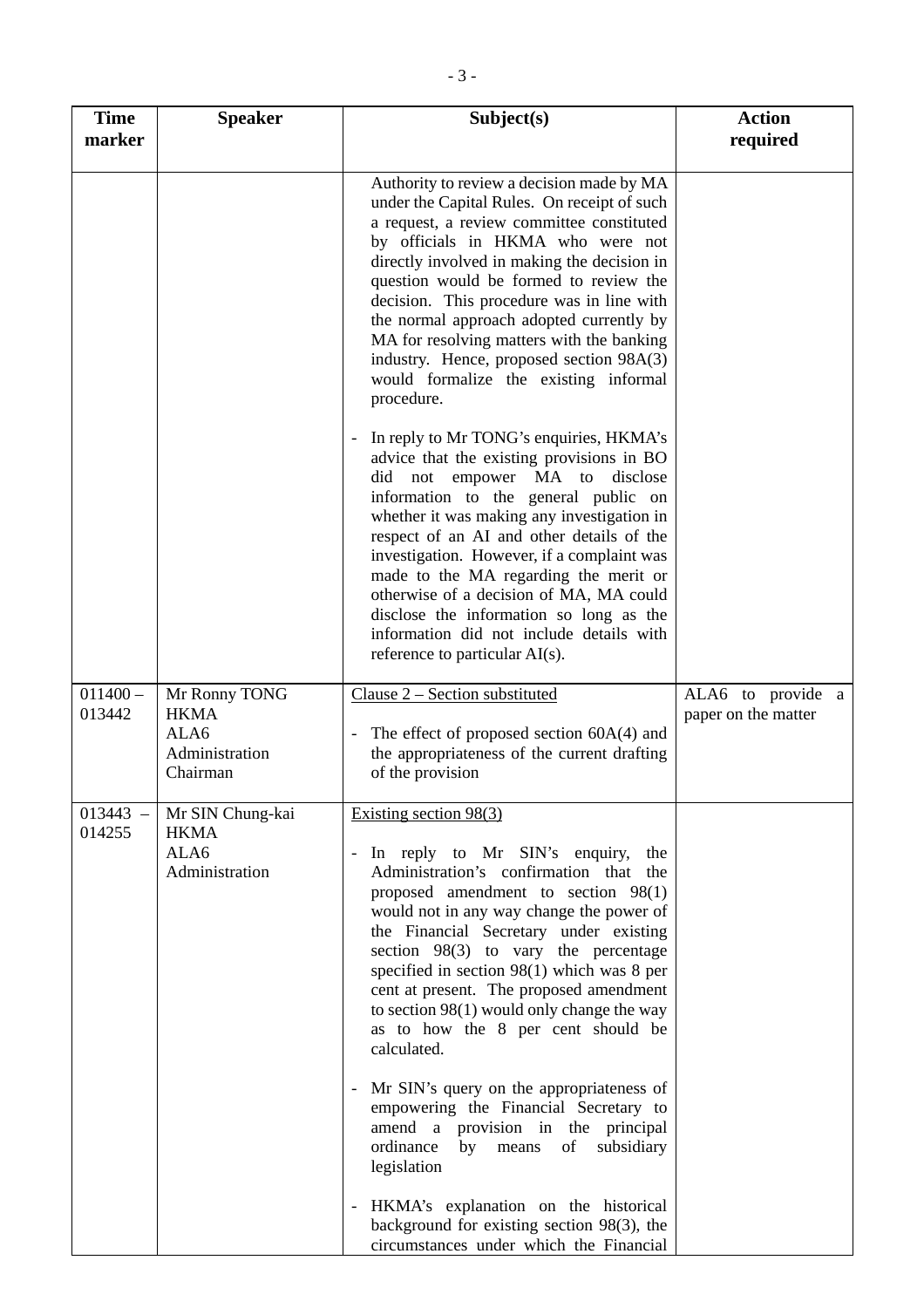| <b>Time</b><br>marker | <b>Speaker</b>               | Subject(s)                                                                                                                                                                                                                                                                                                                                                                                                                                                                                                                                                                                                                                                                                                                                                                                                                                                                                                                                                                                                                                                                          | <b>Action</b><br>required |
|-----------------------|------------------------------|-------------------------------------------------------------------------------------------------------------------------------------------------------------------------------------------------------------------------------------------------------------------------------------------------------------------------------------------------------------------------------------------------------------------------------------------------------------------------------------------------------------------------------------------------------------------------------------------------------------------------------------------------------------------------------------------------------------------------------------------------------------------------------------------------------------------------------------------------------------------------------------------------------------------------------------------------------------------------------------------------------------------------------------------------------------------------------------|---------------------------|
|                       |                              | Secretary might need to vary the 8 per cent<br>and hence the need to empower the<br>Financial Secretary to amend the 8 per cent<br>by notice in the gazette instead of by a Bill                                                                                                                                                                                                                                                                                                                                                                                                                                                                                                                                                                                                                                                                                                                                                                                                                                                                                                    |                           |
|                       |                              | ALA6's advice that under common law, it<br>was not appropriate to use subsidiary<br>legislation to change the effect of a<br>provision in the principal ordinance. In this<br>case, the change that might be made under<br>section $98(3)$ was<br>confined to<br>an<br>adjustment to the percentage specified in<br>section 98(1) and such adjustment would be<br>different from a change in the effect of the<br>principal ordinance. There was a provision<br>of similar nature in the Securities and<br>Futures Ordinance (Cap. 571) empowering<br>the Chief Executive to amend a schedule of<br>the Ordinance.                                                                                                                                                                                                                                                                                                                                                                                                                                                                  |                           |
| $014256 -$<br>014519  | Admin                        | Clause 5 – Monetary Authority may increase<br>adequacy<br>capital<br>ratio<br>for<br>particular<br>authorized institutions                                                                                                                                                                                                                                                                                                                                                                                                                                                                                                                                                                                                                                                                                                                                                                                                                                                                                                                                                          |                           |
| $014520 -$<br>014029  | Admin<br>ALA6<br><b>HKMA</b> | <b>Schedule of the Bill</b><br>Section 1 – Interpretation<br>Regarding proposed definition of "capital<br>adequacy ratio", ALA6's comment that it<br>was not clear in the proposed definition as<br>to how the "value" in the phrase " means<br>the ratio of the institution's capital base to a<br>value representing " would be arrived at<br>and whether it was an abstract figure or a<br>figure denominated in a currency. ALA's<br>request that the Administration consider<br>refining the proposed definition to ensure<br>clarity<br>HKMA's advice that the term "value" was a<br>risk factor in relation to different types of<br>assets on the balance sheet of an AI. The<br>proposed definition of "capital adequacy<br>ratio" was arrived at after a lot of<br>deliberation within HKMA<br>and the<br>Administration.<br>Without a concrete<br>suggestion, it was difficult to make further<br>improvement to the proposed definition.<br>Moreover, MA would make rules to<br>prescribe the manner in which the capital<br>adequacy ratio of AIs shall be calculated. |                           |

*Agenda Item III – Any other business*